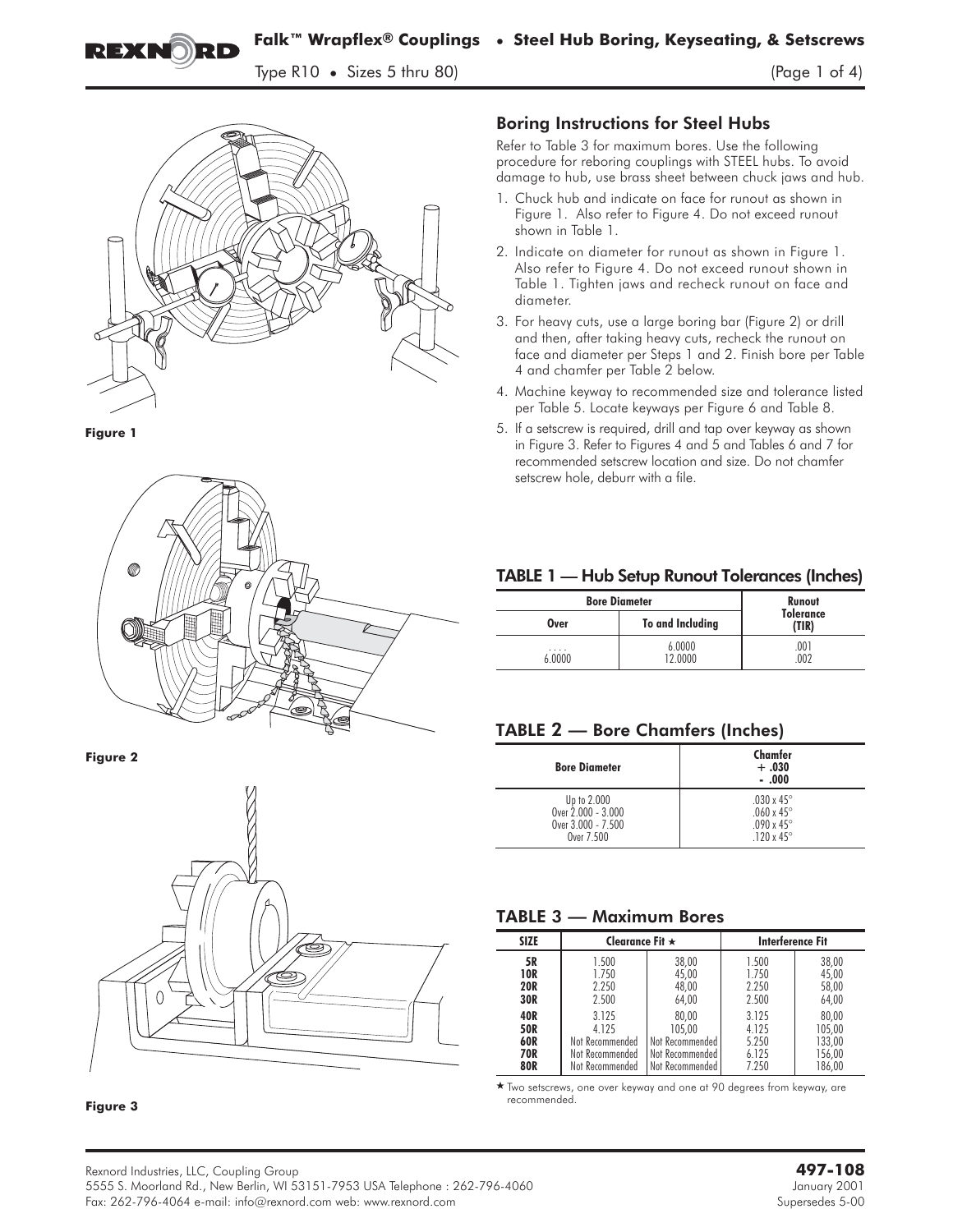$\frac{1}{2}$  of  $\frac{1}{2}$  of  $\frac{1}{2}$  of  $\frac{1}{2}$  is  $\frac{1}{2}$  three sizes  $\frac{1}{2}$  three sizes  $\frac{1}{2}$ 

# TABLE 4 — Recommended Bores for Steel Hubs (Inches)

| Shaft                                | <b>Clearance Fit</b>                 |                |                                      | <b>Interference Fit</b> |                                                | <b>Clearance Fit</b>                           |                | Interference Fit                               |                   | Shaft                                          | <b>Clearance Fit</b>                           |                | <b>Interference Fit</b>                        |                   |                                                |                                                     | <b>Interference Fit</b> |
|--------------------------------------|--------------------------------------|----------------|--------------------------------------|-------------------------|------------------------------------------------|------------------------------------------------|----------------|------------------------------------------------|-------------------|------------------------------------------------|------------------------------------------------|----------------|------------------------------------------------|-------------------|------------------------------------------------|-----------------------------------------------------|-------------------------|
| Dia                                  | Hub<br><b>Bore</b>                   | Clear-<br>ance | Hub<br><b>Bore</b>                   | Inter-<br>ference       | Shaft<br>Dia                                   | Hub<br><b>Bore</b>                             | Clear-<br>ance | Hub<br><b>Bore</b>                             | Inter-<br>ference | Dia                                            | Hub<br><b>Bore</b>                             | Clear-<br>ance | Hub<br><b>Bore</b>                             | Inter-<br>ference | <b>Shaft</b><br>Dia                            | Hub<br><b>Bore</b>                                  | Inter-<br>ference       |
| $+.0000$<br>$-.0005$                 | $+.0010$<br>.0000                    | .0000<br>.0015 | $+.0005$<br>$-0.000$                 | .0000<br>.0010          | $+.0000$<br>$-.0010$                           | $+.0015$<br>$-.0000$                           | .0000<br>.0025 | $+.0010$<br>$-.0000$                           | .0000<br>.0020    | $+.0000$<br>$-.0010$                           | $+.0015$<br>$-0.000$                           | .0000<br>.0025 | $+.0015$<br>∣0000. -                           | .0010<br>.0035    | $+.0000$<br>$-.0010$                           | $+.0015$<br>$-.0000$                                | .0015<br>.0040          |
| .5000<br>.5625                       | .5000<br>.5625                       |                | .4990<br>.5615                       |                         | 2.2500<br>3.3125<br>2.3750                     | 2.2500<br>2.3125<br>2.3750                     |                | 2.2480<br>2.3105<br>2.3730                     |                   | 4.0625<br>4.1250<br>4.1875                     | 4.0625<br>4.1250<br>4.1875                     |                | 4.0590<br>4.1215<br>4.1840                     |                   | 6.7500<br>7.0000<br>$+.0000$                   | 6.7460<br>6.9960<br>$+.0020$                        | .0020                   |
| .6250<br>.6875<br>.7500              | .6250<br>.6875<br>.7500              |                | .6240<br>.6865<br>.7490              |                         | 2.4375<br>2.5000                               | 2.4375<br>2.5000                               |                | 2.4355<br>2.4980                               |                   | 4.2500<br>4.3125<br>4.3750                     | 4.2500<br>4.3125<br>4.3750                     |                | 4.2465<br>4.3090<br>4.3715                     |                   | $-.0010$<br>7.250                              | $-.0000$<br>7.2450                                  | .0050                   |
| .8125<br>.8750<br>.9375              | .8125<br>.8750<br>.9375              |                | .8115<br>.8740<br>.9365              |                         | 2.5625<br>2.6250<br>2.6875                     | 2.5625<br>2.6250<br>2.6875                     |                | 2.5605<br>2.6230<br>2.6855                     |                   | 4.4375<br>4.5000                               | 4.4375<br>4.5000                               |                | 4.4340<br>4.4965                               |                   | 7.500<br>7.750<br>8.000                        | 7.4950<br>7.7450<br>7.9950                          |                         |
| 1.0000<br>1.0625<br>1.1250<br>1.1875 | 1.0000<br>1.0625<br>1.1250<br>1.1875 |                | 9990<br>1.0615<br>1.1240<br>1.1865   |                         | 2.7500<br>2.8125<br>2.8750<br>2.9375           | 2.7500<br>2.8125<br>2.8750<br>2.9375           |                | 2.7480<br>2.8105<br>2.8730<br>2.9355           |                   | 4.5625<br>4.6250<br>4.6875<br>4.7500           | 4.5625<br>4.6250<br>4.6875<br>4.7500           |                | 4.5590<br>4.6215<br>4.6840<br>4.7465           |                   | 8.250<br>8.500<br>8.750<br>9.000               | 8.2445<br>8.4945<br>8.7445<br>8.9945                | .0025<br>.0055          |
| 1.2500<br>1.3125<br>1.3750<br>1.4375 | 1.2500<br>1.3125<br>1.3750<br>1.4375 |                | 1.2490<br>1.3115<br>1.3740<br>1.4365 |                         | 3.0000<br>$+.0000 +$<br>$-.0010$<br>3.0625     | 3.0000<br>$+.0015$<br>$-.0000$<br>3.0625       | .0000<br>.0025 | 2.9980<br>$+.0010$<br>$-.0000$<br>3.0600       | .0005<br>.0025    | 4.8125<br>4.8750<br>4.9375<br>5.0000           | 4.8125<br>4.8750<br>4.9375<br>5.0000           |                | 4.8090<br>4.8715<br>4.9340<br>4.9965           |                   | 9.250<br>9.500<br>9.750<br>10.000              | 9.2440<br>9.4940<br>9.7440<br>9.9940                | .0030<br>.0060          |
| 1.5000<br>$+.0000$<br>$-.0010$       | 1.5000<br>$+.0010$<br>- .0000        | .0000<br>.0020 | 1.4990<br>$+.0005$<br>$-0000$        | ▼<br>.0000<br>.0015     | 3.1250<br>3.1875<br>3.2500                     | 3.1250<br>3.1875<br>3.2500                     |                | 3.1225<br>3.1850<br>3.2475                     |                   | 5.0625<br>5.1250<br>5.1875                     | 5.0625<br>5.1250<br>5.1875                     |                | 5.0585<br>5.1210<br>5.1835                     | .0015<br>.0040    | 10.250<br>10.500<br>10.750                     | 10.2435<br>10.4935<br>10.7435                       | .0035<br>.0065          |
| 1.5625<br>1.6250<br>1.6875<br>1.7500 | 1.5625<br>1.6250<br>1.6875<br>1.7500 |                | 1.5610<br>1.6235<br>1.6860<br>1.7485 |                         | 3.3125<br>3.3750<br>3.4375<br>3.5000<br>3.5625 | 3.3125<br>3.3750<br>3.4375<br>3.5000<br>3.5625 |                | 3.3100<br>3.3725<br>3.4350<br>3.4975<br>3.5600 |                   | 5.2500<br>5.3125<br>5.3750<br>5.4375<br>5.5000 | 5.2500<br>5.3125<br>5.3750<br>5.4375<br>5.5000 |                | 5.2460<br>5.3085<br>5.3710<br>5.4335<br>5.4960 |                   | 11.000<br>11.250<br>11.500<br>11.750<br>12.000 | 10.9935<br>11.2430<br>11.4930<br>11.7430<br>11.9930 | .0040<br>.0070          |
| 1.8125<br>1.8750<br>1.9375<br>2.0000 | 1.8125<br>1.8750<br>1.9375<br>2.0000 |                | 1.8110<br>1.8735<br>1.9360<br>1.9985 |                         | 3.6250<br>3.6875<br>3.7500<br>3.8125           | 3.6250<br>3.6875<br>3.7500<br>3.8125           |                | 3.6225<br>3.6850<br>3.7475<br>3.8100           |                   | 5.5625<br>5.6250<br>5.6875<br>57500            | 5.5625<br>5.6250<br>5.6875<br>5.7500           |                | 5.5585<br>5.6210<br>5.6835<br>5.7460           |                   | 12.500<br>13.000<br>13.500                     | 12.4925<br>12.9925<br>13.4920                       | .0045<br>.0075<br>.0050 |
| $+.0000$<br>$-.0010$<br>2.0625       | $+.0015$<br>$-.0000$<br>2.0625       | .0000<br>.0025 | $+.0005$<br>$-.0000$<br>2.0610       | .0000<br>.0015          | 3.8750<br>3.9375<br>4.0000                     | 3.8750<br>3.9375<br>4.0000                     |                | 3.8725<br>3.9350<br>3.9975                     |                   | 5.8125<br>5.8750<br>5.9375                     | 5.8125<br>5.8750<br>5.9375                     |                | 5.8085<br>5.8710<br>5.9335                     |                   | 14.000<br>14.500<br>15.000                     | 13.9920<br>14.4915<br>14.9915                       | .0080<br>.0055<br>.0085 |
| 2.1250<br>2.1875                     | 2.1250<br>2.1875                     |                | 2.1235<br>2.1860                     |                         |                                                |                                                |                |                                                |                   | 6.0000<br>6.2500                               | 6.0000<br>6.2500                               |                | 5.9960<br>6.2460                               |                   | $+.000$<br>$-.001$<br>15.500                   | $+.0025$<br>$-.0000$<br>15.4910                     | .0055<br>.0090          |
|                                      |                                      |                |                                      |                         |                                                |                                                |                |                                                |                   | 6.5000                                         | 6.5000                                         |                | 6.4960                                         |                   | 16.000                                         | 15.9910                                             | v                       |

**Steel Hubs**

 $\star$  For shaft diameters larger than 17.000", use an average interference fit of .0005" per inch of shaft diameter within the following bore tolerances:

+.0025, –.0000 for over 17" to 20" dia. incl.

+.003, –.000 for over 20" to 30" dia. incl.

+.004, –.000 for over 30" to 40" dia. incl.

Tolerances and fits comply with, or are within, AGMA 9002-A86 standard (Class 1 clearance fit).



16.500 16.4905 .0060<br>17.000 16.9905 .0095 16.9905

 $\star$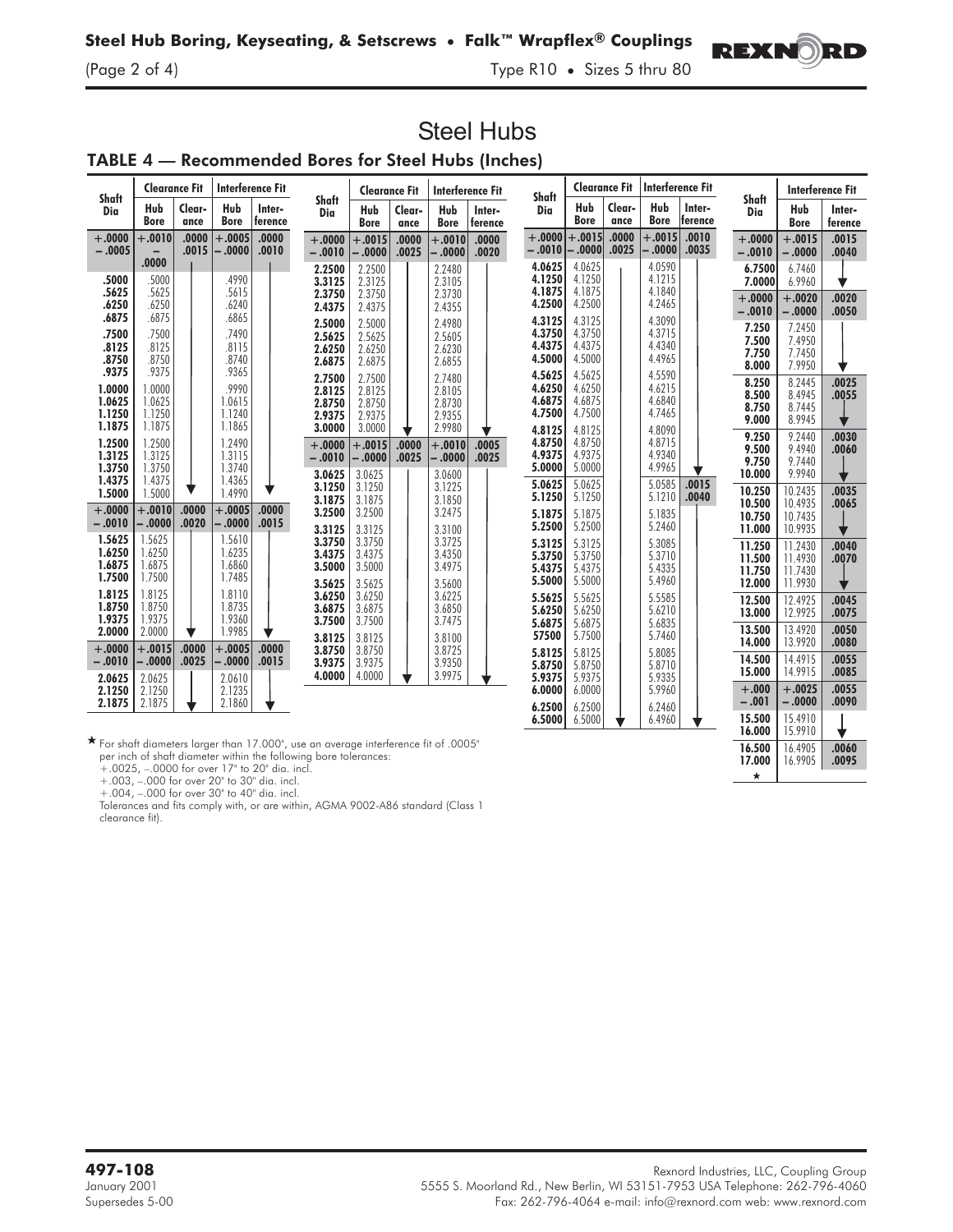$T_{\rm P}$  , and  $T_{\rm P}$  is the size  $\frac{1}{2}$ 

### TABLE **5** — Recommended Keyways for Hubs with One Keyway (Inches)

| <b>Nominal Bore</b> |        | Keyway Size ★        | Width          |
|---------------------|--------|----------------------|----------------|
| <b>Over</b>         | Thru   | <b>Width x Depth</b> | Tolerance t    |
| .4375               | .5625  | $.125 \times .062$   | $+.0020-.0000$ |
| .5625               | .875   | .1875 x .094         | $+.0020-.0000$ |
| .875                | 1.250  | $.250 \times .125$   | $+.0020-.0000$ |
| 1.250               | 1.375  | $.3125 \times .156$  | $+.0020-.0000$ |
| 1.375               | 1.750  | $.375 \times .188$   | $+.0025-.0000$ |
| 1.750               | 2.250  | $.500 \times .250$   | $+.0025-.0000$ |
| 2.250               | 2.750  | $.625 \times .312$   | $+.0030-.0000$ |
| 2.750               | 3.250  | .750 x .375          | $+.0030-.0000$ |
| 3.250               | 3.750  | $.875 \times .438$   | $+.0030-.0000$ |
| 3.750               | 4.500  | $1.000 \times .500$  | $+.0030-.0000$ |
| 4.500               | 5.500  | 1.250 x .625         | $+.0035-.0000$ |
| 5.500               | 6.500  | $1.500 \times .750$  | $+.0035-.0000$ |
| 6.500               | 7.500  | 1.750 x .750         | $+.0040-.0000$ |
| 7.500               | 9.000  | 2.000 x .750         | $+.0040-.0000$ |
| 9.000               | 11.000 | $2.500 \times 875$   | $+.0045-.0000$ |
| 11.000              | 13.000 | $3.000 \times 1.000$ | $+.0045-.0000$ |
| 13.000              | 15.000 | 3.500 x 1.250        | $+.0050-.0000$ |
| 15.000              | 18.000 | 4.000 x 1.500        | $+.0050-.0000$ |

\* One square key for bore diameters thru 6.500"; one rectangular key for bore diameters over 6.500".

† Depth tolerance: +.010" to +.020".

TABLE 7 — Type R Setscrew Location & Size <sup>■</sup>

|             | <b><i>u</i></b> | $\mathbf{u}$ $\mathbf{u}$<br>(Inches)   (Inches) |                            | <b>Metric Series</b>         | <b>Inch Series</b>      |                                  |  |
|-------------|-----------------|--------------------------------------------------|----------------------------|------------------------------|-------------------------|----------------------------------|--|
| <b>SIZE</b> |                 |                                                  | <b>Tap Size 6H</b><br>(mm) | <b>Setscrew Size</b><br>(mm) | Tap Size 2B<br>(Inches) | <b>Setscrew Size</b><br>(Inches) |  |
| 5R          | .63             | .31                                              | M8 x 1.25                  | M8 x 8                       | $.3125 - 18$            | $.3125 \times .3125$             |  |
| 10R         | .88             | .39                                              | M10 x 1.50                 | M10 x 10                     | $.3750 - 16$            | .3750 x .3750                    |  |
| <b>20R</b>  | 1.00            | .39                                              | M10 x 1.50                 | M10 x 10                     | .3750-16                | 3750 x 3750                      |  |
| 30R         | 1.25            | .50                                              | M12 x 1.75                 | M12 x 12                     | $.5000 - 13$            | $.5000 \times .5000$             |  |
| 40R         | 1.63            | .50                                              | M12 x 1.75                 | M12 x 12                     | .5000-13                | $.5000 \times .5000$             |  |
| 50R         | 1.75            | .63                                              | M16 x 2.00                 | M16 x 16                     | .6250-11                | $.6250 \times .6250$             |  |
| 60R         | 2.38            | .63                                              | M16 x 2,00                 | M <sub>16</sub> x 16         | $.6250 - 11$            | $.6250 \times .6250$             |  |
| 70R         | 3.00            | .63                                              | M16 x 2.00                 | M16 x 16                     | .6250-11                | .6250 x .6250                    |  |
| <b>80R</b>  | 3.50            | .63                                              | M16 x 2.00                 | M16 x 16                     | $.6250 - 11$            | .6250 x .6250                    |  |

Recommend two setscrews for Clearance fits, one over keyway and one at 90 degrees from keyway. 5R-50R are normally Clearance fit with setscrews. 60R-80R are normally Interference fit without setscrews.

‡ Tolerance ± .030".

 "6H" or "2B" class of thread required for this length. Additional thread length need not be controlled.



**Figure 5 — Various Setscrew Locations (viewed From Gap End Of Hub) Angle Tolerance ±5°**

### TABLE 6 — Drill & Tap Size

|                                                                                 | Inch                                                 |                                                             | <b>Millimeters</b>                   |
|---------------------------------------------------------------------------------|------------------------------------------------------|-------------------------------------------------------------|--------------------------------------|
| <b>Tap Size UNC</b>                                                             | Drill                                                | Tap Size-6H                                                 | <b>Drill</b>                         |
| $#6-32$<br>$#8-32$<br>$#10-24$<br>.250-20<br>$.3125 - 18$                       | .1094<br>#29<br>#25<br>#7<br>F                       | M5 x 0.8<br>M6 x 1<br>M8 x 1.25<br>M10 x 1,25<br>M12 x 1,75 | $^{4,2}_{5,0}$<br>6,8<br>8,5<br>10,2 |
| $.375 - 16$<br>$.4375 - 14$<br>$.500 - 13$<br>$.625 - 11$<br>$.750 - 10$        | .3125<br>$\mathsf{I}$<br>.4219<br>.5312<br>.6562     | $M16 \times 2$                                              | 14,0                                 |
| $.875 - 9$<br>$1.000 - 8$<br>1.125-7<br>1.250-7<br>$1.500 - 6$<br>$2.000 - 4.5$ | .7656<br>.875<br>.9844<br>1.1094<br>1.3438<br>1.7812 |                                                             |                                      |



**Figure 4 — Dial Indicator Position & Setscrew Location (Refer to Table 7.)**